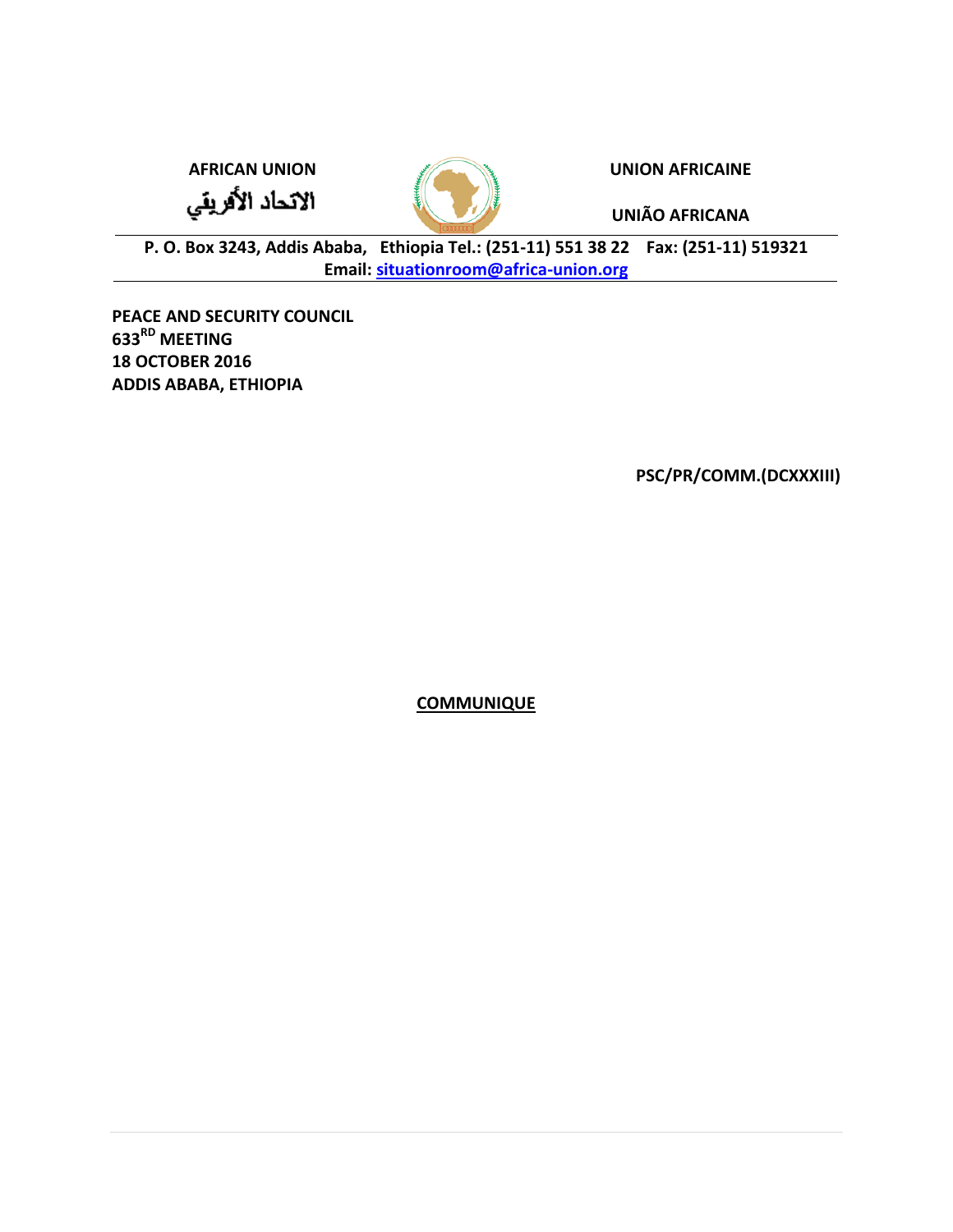## **COMMUNIQUE**

The Peace and Security Council (PSC) of the African Union (AU), at its  $633<sup>rd</sup>$  meeting, held in Addis Ababa, on 18 October 2016, adopted the following decision on its partnership with the United Nations Peace Building Commission (UNPBC):

## **Council,**

1. **Takes note** of the briefings made by the Chairperson and the Vice-Chairperson of the UNPBC on its work and efforts in peace building in Africa and the prospects for enhancing the partnership between the AUPSC and the UNPBC, including in the area of conflict prevention and sustaining peace on the continent;

2. **Takes note** of the briefing by the United Nations Assistant Secretary-General for Peacebuilding Support on the Peacebuilding Fund, which supports conflict prevention and sustains peace efforts in twenty African countries;

3. **Recalls** its previous press statements and communiques on the issue of peace building, conflict prevention and promotion of peace in Africa;

4. **Further recalls** resolutions A/RES/70/262 and S/RES/2282(2016) on the review of the peace building architecture, adopted by the United Nations General Assembly and the Security Council, respectively, which are landmark steps recognizing that "sustaining peace" encompasses activities aimed at preventing the outbreak, escalation, continuation and recurrence of conflicts, addressing root causes of conflicts, assisting parties to conflict to end hostilities, ensuring national ownership and reconciliation, as well as recovery, reconstruction and development;

5. **Commends** the UNPBC for its efforts in Africa and **urges** it to continue consolidating its work with a view to preventing conflict and assisting those countries that have emerged from conflicts, in order to prevent their relapse;

6. **Emphasizes** the provision of gender sensitive peace building activities, including the role of women in peacebuilding, the importance of women's equal participation in all efforts in the maintenance and promotion of peace and security and the need to increase women's role in decision-making with regard to conflict prevention and resolution and peacebuilding; In this regard, Council **welcomes** the adoption by the UNPBC of its Gender Strategy to integrate a gender perspective into all its work and strengthen its engagement in gender-related aspects of peacebuilding;

7. **Stresses** the importance of youth participation in peacebuilding in this regard Council **urges** Member States to increase their investments in the youth as one of the ways of sustaining peace;